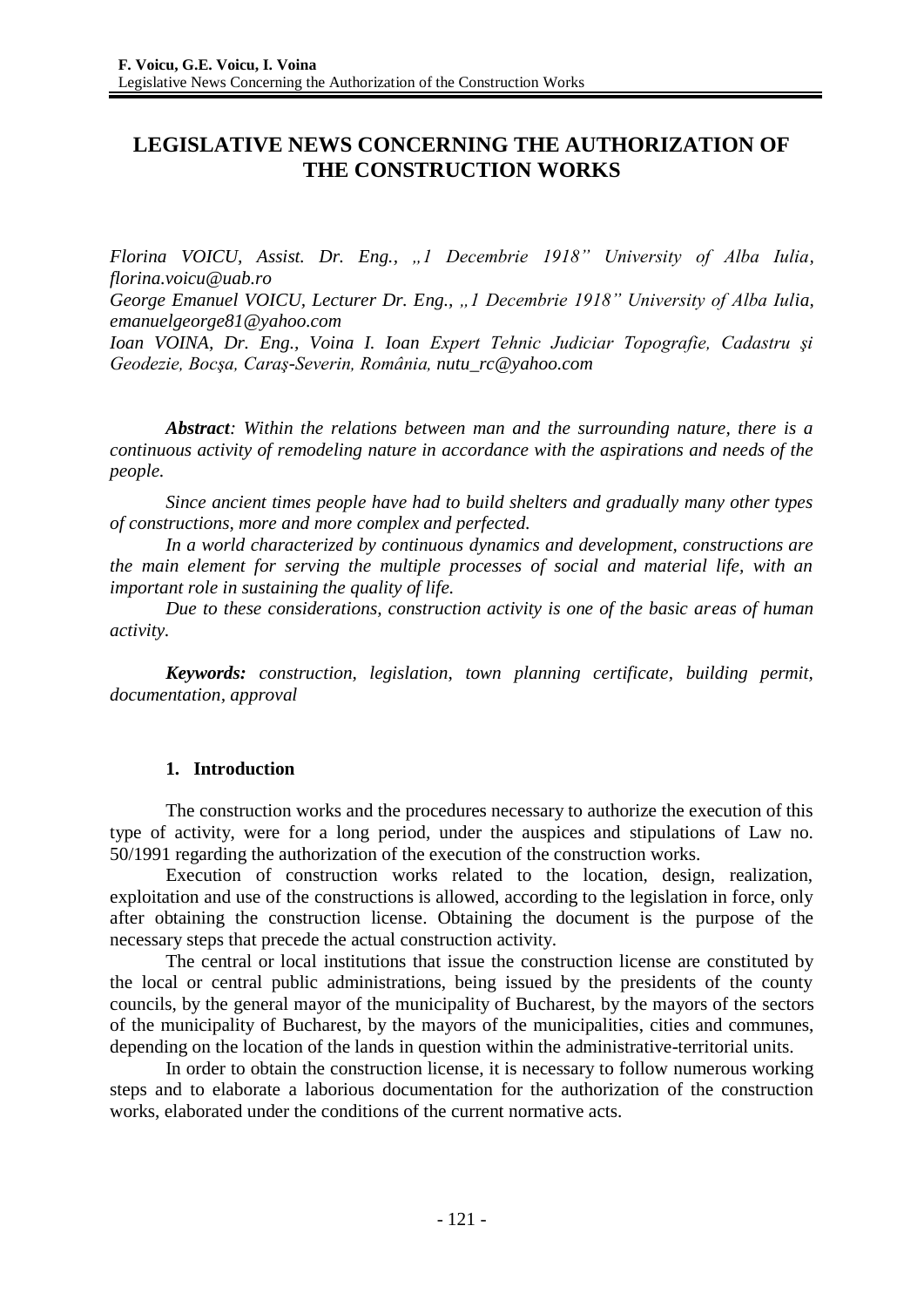### **2. Materials and Methods**

The objective of the present paper is to highlight the way in which the approval procedures for a series of construction / dismantling works were simplified through Law no. 193/2019 for amending and supplementing Law no. 50/1991 regarding the authorization of the execution of the construction works.

Therefore, hence in order to obtain the construction license it is necessary to draw up a technical documentation for authorizing the execution of the construction works, this article will try to highlight the way in which the execution steps of this documentation have been simplified through the procedures that have been eliminated, shortened or clarified.

The procedure for authorizing the execution of the construction works, having as final purpose the obtaining of the construction authorization, includes the following steps:

- the application for drawing up the town planning certificate submission;
- the town planning certificate emission;
- obtaining the point of view of the competent authority for environmental protection for investments that are not subject to the environmental impact assessment procedures;
- notification of the authority of the competent public administration by the applicant of the wish to continue the procedures necessary to obtain the building authorization, in the case of investments where it is necessary to evaluate the environmental impact, using the guidance issued according to the legislation regarding the evaluation of the environment impact caused by some public and private projects;
- the approvals and agreements, including those from environmental protection, for investments that required such an evaluation issuing;
- the technical documentation necessary to authorize the execution of the construction works drawing up;
- the documentation for authorizing the execution of construction works to the authority of the competent public administration submission;
- the construction license issuing.

All these administrative procedures that underpin the construction of new buildings are time consuming, effortful and not least expensive, causing delays and discontent from the beneficiaries.

The present legislative proposal (Law 193/2019), foresees some modifications that will speed up the action to obtain some approvals and implicitly the construction license, and to clarify the process of reauthorization in case of not starting the works, of not finishing the works during the proposed time or during the time granted by extending the validity of the initial authorization, removing the necessity of approvals from certain institutions, etc.

### **3. Results and Discussion**

### *The procedure for issuing the town planning certificate simplified*

One of the novelties of this normative act stipulates that the issuance of the town planning certificate by the authorities empowered to authorize the construction works to be carried out within a maximum of 15 working days from the date of registration of the application, as opposed to the previous form of the law, which provided for a legal period of 30 days.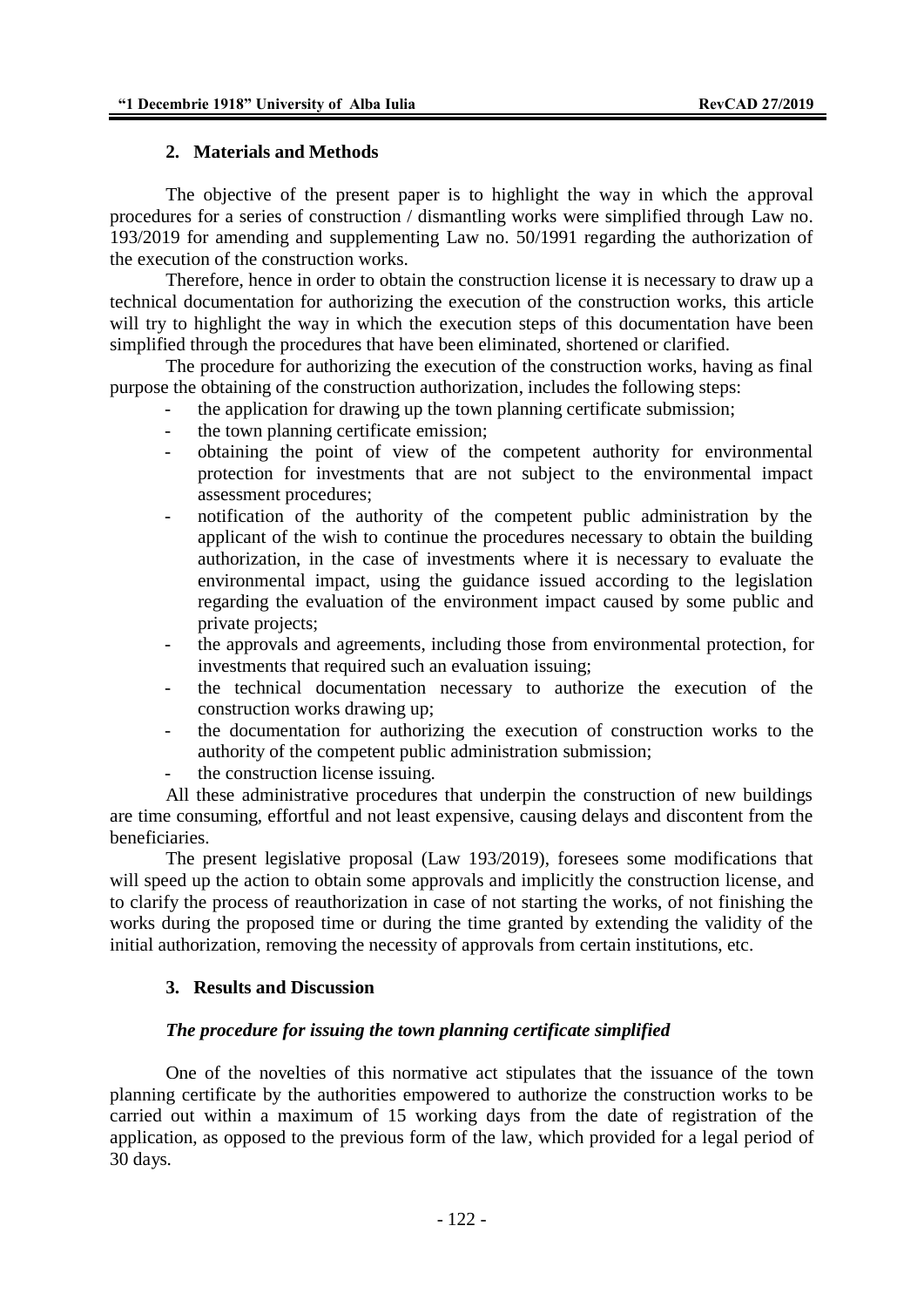The new law introduces the possibility of issuing the town planning certificate even in digital format, through the electronic post, if the applicant thus expressed his wish within the standard application for issuing the urbanism certificate. The digital format of the town planning certificate requires a qualified or advanced electronic signature, otherwise the document has the same legal value with the urbanism certificate issued in script format.

It is forbidden to request approvals or agreements that do not strictly refer to the type of works necessary for the construction, through the town planning certificate.

The beneficiary task to identify the technical-publicity networks operators that are competent to issue the approvals / agreements imposed in the urban planning certificate at local level, will be eased by introducing the obligation that the issuing of the urban planning certificate authority will indicate them nominally.



Figure 1. Typical application for issuing the town planning certificate

### *The construction license - clarifications and improvements*

The construction license issuing will also be necessary even in the case of the servicepipe work executation of water, sewerage, gas, heat, electricity, telephone, cable television and more.to the public networks.

Regarding the re-authorizing the construction process, in case of not starting the works within the validity period of the construction license, if no different city planning regulations were approved compared to those based on which the initial authorization was issued, a new construction license may be issued based on the old documentation, not requiring the obtaining a new urban planning certificate or new approvals / agreements, provided that the term of validity of the initial construction license is not exceeded.

If the works are not finalized within the validity period of the construction license, a new construction license may be issued, which corresponds to the physical stage of the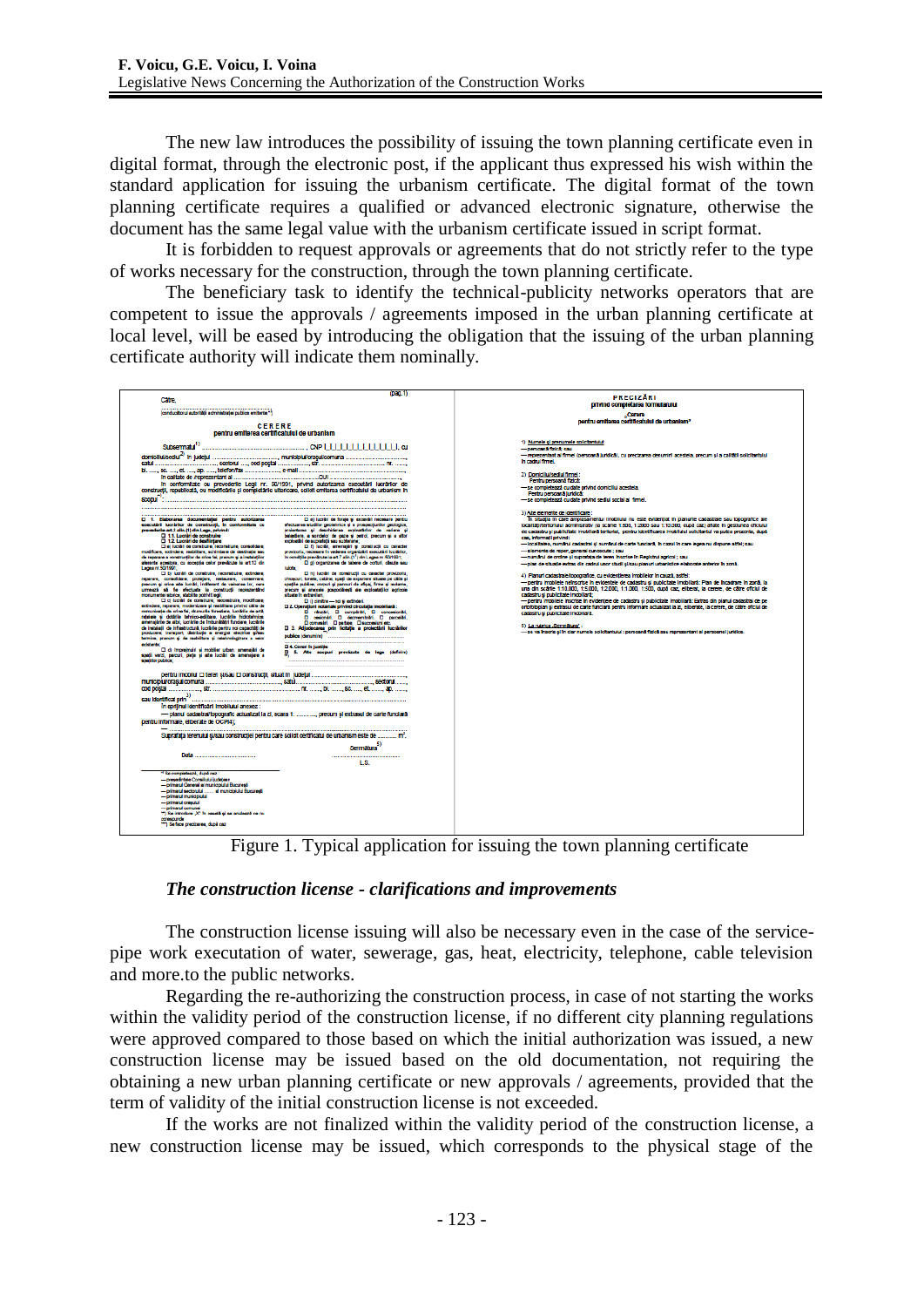completion of the authorized works at the date of the request, without the need to obtain a new town planning certificate or new approvals / agreements.

Another beneficial change, from the point of view of simplifying the procedures for obtaining the construction license, is the case of a new construction edification on the site of an old one, which is not yet demolished. In this situation, only one documentation will be drawn up, approving both the demolition of the old building, as well as the construction of the new building.

The construction / demolition license for the execution of construction works issuance in the case of the areas submitted by the spatial planning documents or the urban planning documents approved or established by normative acts to a protection regime is made only on the basis of obtaining in advance the specific approvals and agreements from the part of the authorities that imposed those restrictions, for example- the cultural heritage protection field competent authority, in case of historical monuments categories provided by Law no. 422/2001, the transport field competent authority for construction works that are carried out in safe and protection areas of transport infrastructures of public interest, etc.

| Cabe.                         |                                                                                 |                                                                                                                                                                                                         |
|-------------------------------|---------------------------------------------------------------------------------|---------------------------------------------------------------------------------------------------------------------------------------------------------------------------------------------------------|
|                               | (conducitional autorității administrației publice emitente *)                   |                                                                                                                                                                                                         |
|                               |                                                                                 | CERERE                                                                                                                                                                                                  |
|                               |                                                                                 | pentru emiterea autorizației de construire/desființare                                                                                                                                                  |
|                               |                                                                                 |                                                                                                                                                                                                         |
|                               |                                                                                 |                                                                                                                                                                                                         |
|                               |                                                                                 |                                                                                                                                                                                                         |
|                               |                                                                                 |                                                                                                                                                                                                         |
| construire/destilintare       |                                                                                 | In conformitate cu prevederile Legli nr.50/1991, privind autorizarea executarii lucrarilor de construcții,<br>republicată, cu modificarile și completârile ulterioare, solicit emiterea autorizației de |
|                               |                                                                                 |                                                                                                                                                                                                         |
|                               |                                                                                 | cod postal……………………… str. …………………………………………………… nr. ……… bl. ……… sc. …… et. ……… ap. ……                                                                                                                     |
| Cartea funciara <sup>3)</sup> |                                                                                 |                                                                                                                                                                                                         |
|                               |                                                                                 |                                                                                                                                                                                                         |
|                               | In vederea excutant lucration $de^{4)}$                                         |                                                                                                                                                                                                         |
|                               |                                                                                 |                                                                                                                                                                                                         |
|                               |                                                                                 |                                                                                                                                                                                                         |
| In valoare de <sup>5)</sup>   |                                                                                 | Documentatia tehnica -- D.T. pentru autorizarea executarii lucrarilor de construire (D.T.A.C.+                                                                                                          |
|                               |                                                                                 | [denuminee documentaties]                                                                                                                                                                               |
|                               |                                                                                 |                                                                                                                                                                                                         |
|                               |                                                                                 |                                                                                                                                                                                                         |
|                               |                                                                                 |                                                                                                                                                                                                         |
|                               |                                                                                 |                                                                                                                                                                                                         |
|                               |                                                                                 |                                                                                                                                                                                                         |
|                               |                                                                                 |                                                                                                                                                                                                         |
|                               |                                                                                 | Vertilicarea Documentației tehnice -- D.T., în conformitate cu prevederile Legii nr.10/1995, a fost                                                                                                     |
|                               |                                                                                 |                                                                                                                                                                                                         |
| efectuata de <sup>7)</sup> .  |                                                                                 |                                                                                                                                                                                                         |
|                               |                                                                                 |                                                                                                                                                                                                         |
|                               |                                                                                 |                                                                                                                                                                                                         |
|                               |                                                                                 |                                                                                                                                                                                                         |
|                               |                                                                                 |                                                                                                                                                                                                         |
|                               |                                                                                 |                                                                                                                                                                                                         |
|                               |                                                                                 |                                                                                                                                                                                                         |
|                               |                                                                                 |                                                                                                                                                                                                         |
|                               | <sup>4)</sup> Se completează, după caz : -- președintele consiliului județean ; | - primarul general al municipiului București ;                                                                                                                                                          |
|                               |                                                                                 | - primarul sectorului  al municipiului București                                                                                                                                                        |

Figure 2a. Type application for the construction / demolition license issuance – page 1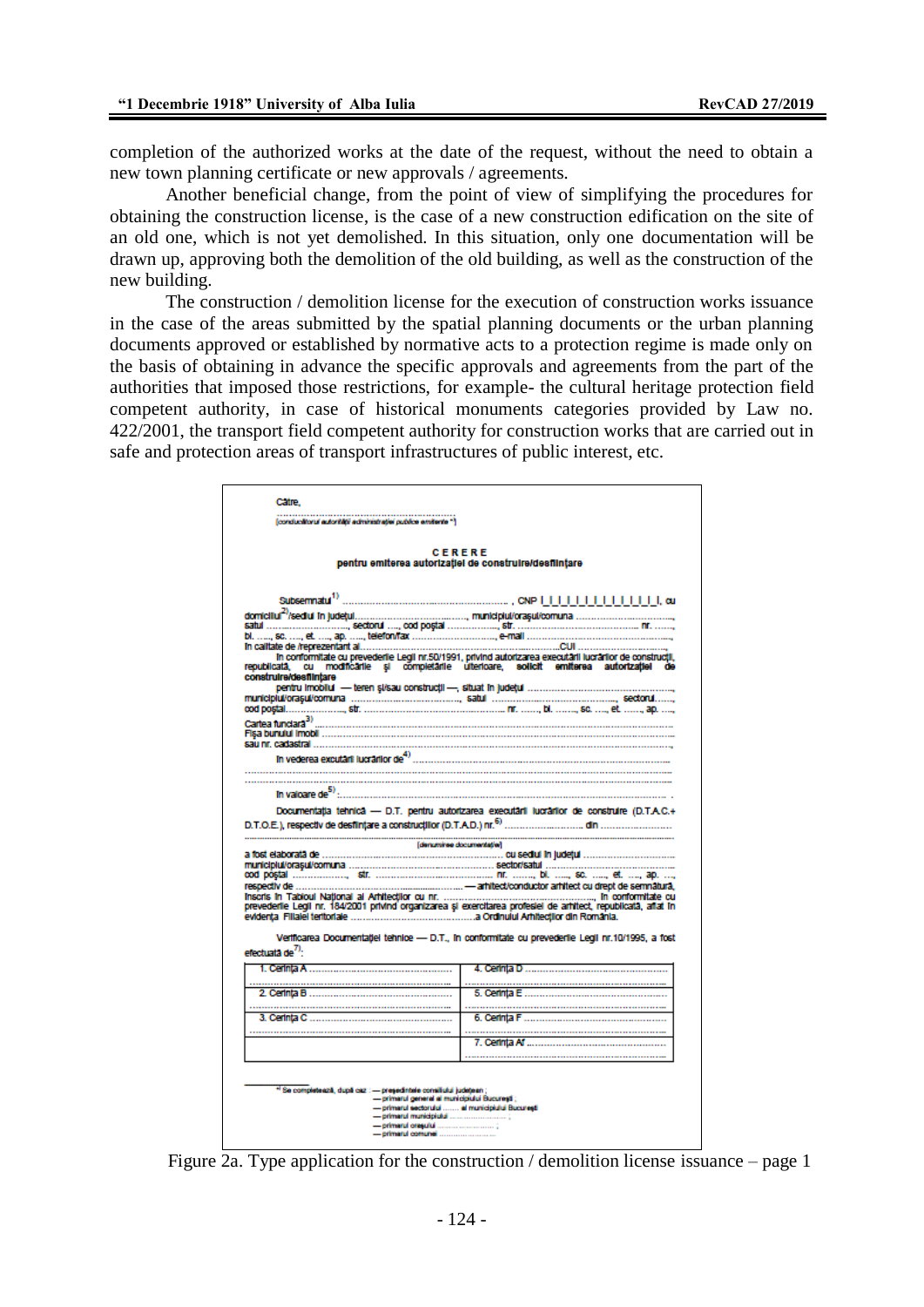

Figure 2b. Type application for the construction / demolition license issuance – page 2

#### *Approvals/agreements. Legislative news*

The approval from the institutions responsible for population's health protection was eliminated in the construction, rehabilitation, extension and consolidation of single-family dwellings, annexes, and fences case.

In the case of construction of single-family dwellings, house annexes, except those destined for the raising of animals, earthworks, consolidation of the existing buildings or in the case of topographic-cadastral operations for dismantling or combining land, the issuing of the administrative act of the competent authority for environmental protection is no longer necessary.

Single-family homes located on streets of  $II<sup>nd</sup>$  and  $III<sup>rd</sup>$  category, which are not situated in an intersection area with a roundabout, will no longer require the approval of the Circulation Technical Commission.

The approvals / agreements regarding the technical-publicity networks required during the technical-economic documentation elaboration related to the investment objectives / projects must be issued within a maximum of 5 working days from the application registration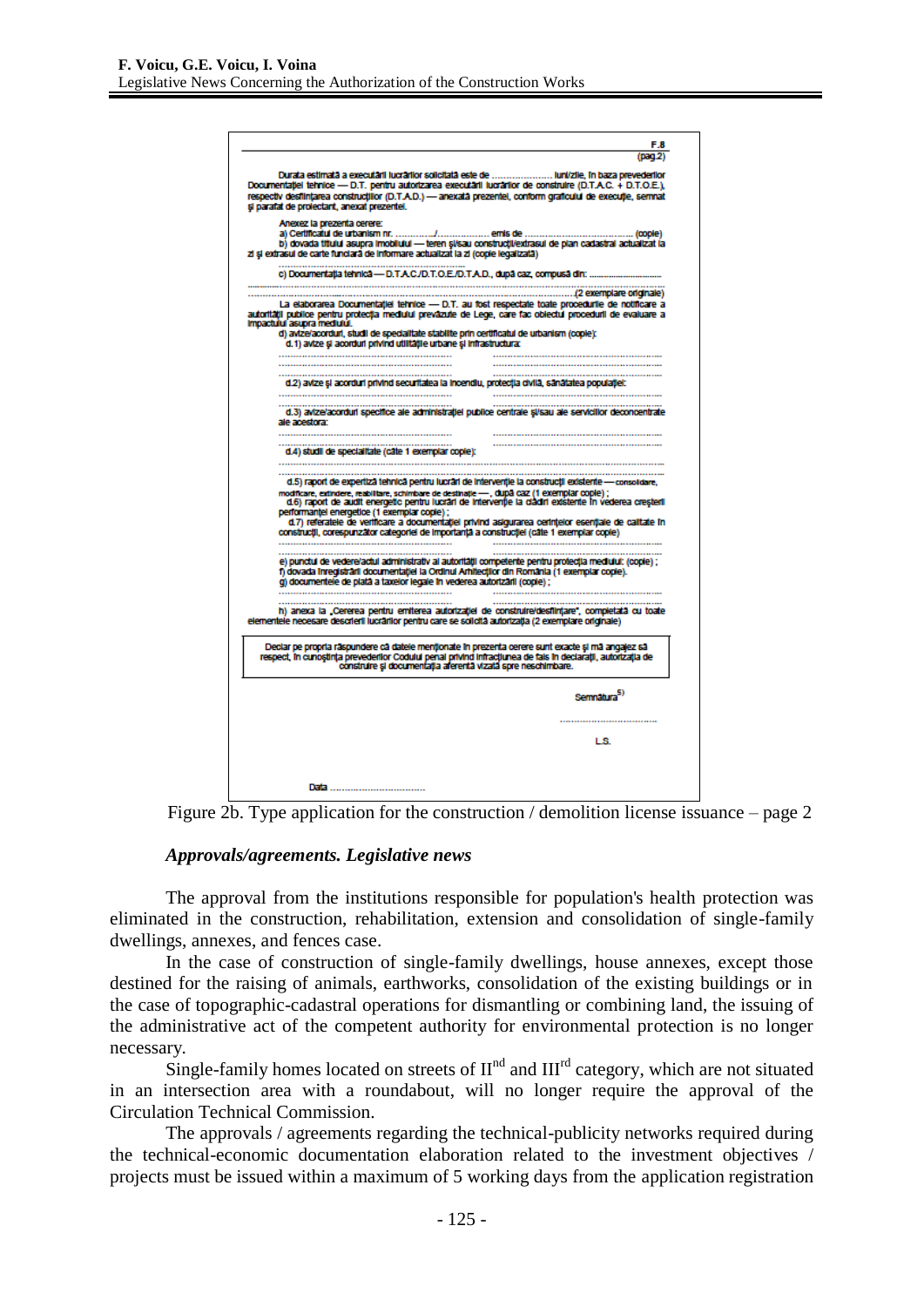date, in writing or by electronic mail, any possible delays being penalized with the amount of 5000 lei per day of delay.

The central public administration authority competent in the cultural heritage protection field or of its decentralized structures approval is to be issued within a maximum of 30 working days from the receipt date of the complete specific documentation.

The central public administration authority competent in the environmental protection field opinion is to be issued according to a specific legislation, stipulating a special deadline.

| Catre.                                                                                                                                                 |                                                                                                                                                                                                       |  |
|--------------------------------------------------------------------------------------------------------------------------------------------------------|-------------------------------------------------------------------------------------------------------------------------------------------------------------------------------------------------------|--|
| [conductions] autorității administrației publice emitente **                                                                                           |                                                                                                                                                                                                       |  |
|                                                                                                                                                        | CERERE                                                                                                                                                                                                |  |
| pentru prelungirea valabilității autorizației de construire/desființare                                                                                |                                                                                                                                                                                                       |  |
| Subsemnatu <sup>1)</sup>                                                                                                                               |                                                                                                                                                                                                       |  |
|                                                                                                                                                        |                                                                                                                                                                                                       |  |
|                                                                                                                                                        | bl. ……, sc. ……, et. ……, ap. ……, telefon/fax ………………………………, e-mail ………………………………………………………<br>In conformitate cu prevederile Legli nr.50/1991, privind autorizarea executârii lucrârilor de construcții,  |  |
| republicată, cu modificările și completârile ulterioare, solicit:                                                                                      | prelungirea valabilității                                                                                                                                                                             |  |
|                                                                                                                                                        | Autorizatiei de construire/destiintare<br><u>nr.  din </u>                                                                                                                                            |  |
|                                                                                                                                                        | pentru imobilui — teren si/sau construcții —, situat în județui ……………………………………………                                                                                                                     |  |
|                                                                                                                                                        |                                                                                                                                                                                                       |  |
|                                                                                                                                                        |                                                                                                                                                                                                       |  |
| In vederea executarii lucrarilor de $^{4)}$                                                                                                            |                                                                                                                                                                                                       |  |
|                                                                                                                                                        |                                                                                                                                                                                                       |  |
|                                                                                                                                                        |                                                                                                                                                                                                       |  |
| Declar pe propria raspundere ca datele mentionate în prezenta cerere sunt exacte.                                                                      |                                                                                                                                                                                                       |  |
| Anexez prezentel cereri:<br>nr.  din data de                                                                                                           | - Memoriu justificativ privind necesitatea prejungiril valabilității Autorizației de construire/desființare                                                                                           |  |
|                                                                                                                                                        | - Documentatia tehnica derivata din D.A.T.C./D.A.T.D -- dupa caz -- prin care se evidentiaza<br>stadiul fizic al lucrărilor realizate în baza autorizației de construire/desființare nr.  din data de |  |
| precum și lucrările rămase de executat până la finalizare;                                                                                             | . Autorizația de construire/desființare nr.  din data de  în original                                                                                                                                 |  |
| -Documentul privind achitarea taxel (in copie)                                                                                                         |                                                                                                                                                                                                       |  |
|                                                                                                                                                        | Sempatura <sup>5)</sup>                                                                                                                                                                               |  |
|                                                                                                                                                        |                                                                                                                                                                                                       |  |
|                                                                                                                                                        | LS.                                                                                                                                                                                                   |  |
|                                                                                                                                                        |                                                                                                                                                                                                       |  |
| Data                                                                                                                                                   |                                                                                                                                                                                                       |  |
| <sup>4</sup> Se completează, după caz :                                                                                                                |                                                                                                                                                                                                       |  |
| -presedintele Consiliului judatean<br>- primarul General al municipiului Bucuresti                                                                     |                                                                                                                                                                                                       |  |
| - primarul sectorului  al municipiului București                                                                                                       |                                                                                                                                                                                                       |  |
|                                                                                                                                                        |                                                                                                                                                                                                       |  |
| "Numele si prenumele solicitantului<br><sup>3</sup> Adress solicitantului<br><sup>3</sup> Date de identificare a imobilului -- teren și/sau construcți |                                                                                                                                                                                                       |  |

Figure 3. Type application for the construction / demolation license validity extension

#### *General interest stipulations*

In the case of construction land concession, the support granted to young people for the construction of a personal property home has priority over any other application for award, concession, sale or rent. In case the formulated request cannot be solved by the authorities of the administrative-territorial units where the applicant has his residence, the applicant can make an application to the authorities in the home immediate neighborhood.

The new normative act stipulates that for works such as modifying an interior compartment, closure of an existing balconies / logics, except that expertise is built and falls in classes I and II of seismic heating, the construction authorization will be issued based on a simplified documentation of authorization.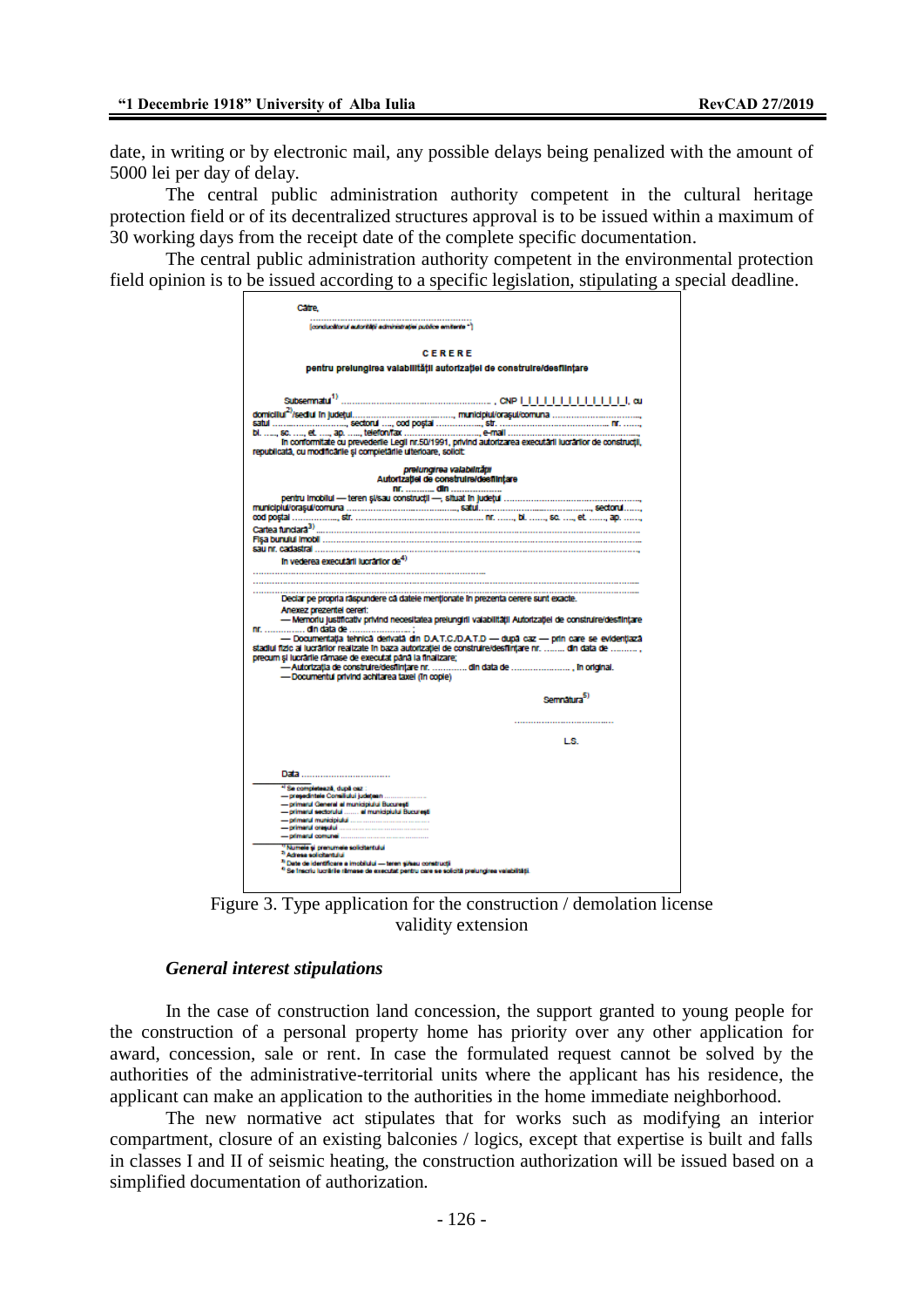In order to ensure the level of technical competence necessary for the issuance under the law of town planning certificates and construction authorizations, the obligation to establish within the specialized apparatus of the county council / mayor / mayor general of the municipality of Bucharest a specialized structure in the field of urbanism, spatial planning and the execution of the construction works is reiterated. The activity is to be led by the chief architect and to have in-house staff with adequate training in the fields of urbanism, architecture and constructions.

The list of construction works that can be carried out without a construction license has been modified, adding new types of permits, such as in the case of constructions located in monument protection areas or in protected built areas, which are not classified historical monuments or in progress classification, or if they do not represent constructions with architectural or historical value, established through approved urban documentation; or of constructions of special character with the sanitary units destination that are historical monuments and the historical monument constructions and constructions with architectural or historical value.

## **4. Conclusions**

Law 193/2019 thus offers a first step in simplifying the procedures necessary to obtain the authorization license in order to start the actual construction activity.

The approval procedures for a series of construction works are simplified by eliminating the need for prior approvals and by shortening deadlines for obtaining urban documents, such as the case of urban planning certificate issuing.

An innovative element is the town planning urbanism within 15 days issuance, both in scripted format and in digital format, in case the person who requests it expresses his / her option within the issuing standard application.

In conclusion, analyzing the changes made to Law 50/1991 through Law 193/2019, we can say that they were adopted for the purpose of simplifying and clarifying the procedure for obtaining the town planning certificate and the construction license, by reducing the time period required to obtain those documents. and to correct some of the deficiencies presented by Law 50/1991.

## **5. References**

- *1. \*\*\* Legea nr. 193 /2019 pentru modificarea și completarea Legii nr. 50/1991 privind autorizarea executării lucrărilor de construcții, Publicata în MONITORUL OFICIAL nr. 873 din 30 octombrie 2019, Parlamentul Romaniei, 2019;*
- *2. \*\*\* Legea nr. 50/1991 privind autorizarea executării lucrărilor de construcții, republicată, Monitorul Oficial nr. 933 din 13 octombrie 2004, Parlamentul Romaniei, 1991;*
- *3. I. Ienciu, L. Oprea, M. Tudoraşcu, L. Filip - Aspects Regarding the Realization of Real Estate Cadastre in Romania, 15th International Multidisciplinary Scientific*  GeoConference SGEM 2015, SGEM2015 Conference Proceedings, 2015, Book2 Vol. 2, p. *105-112;*
- *4. I. Ienciu, L. Oprea, G. E. Voicu, T. Borşan, L. Filip - Expertiza tehnică cadastrală, Pangeea , Nr. 14, p. 119-121, 2014;*
- *5. L. Oprea, I. Ienciu, M. Tudorascu, L. Filip - Legal Aspects Related to the Neighboring Of Properties, 15th International Multidisciplinary Scientific GeoConference SGEM 2015, SGEM2015 Conference Proceedings, 2015, Book2 Vol. 2, p. 331-338;*